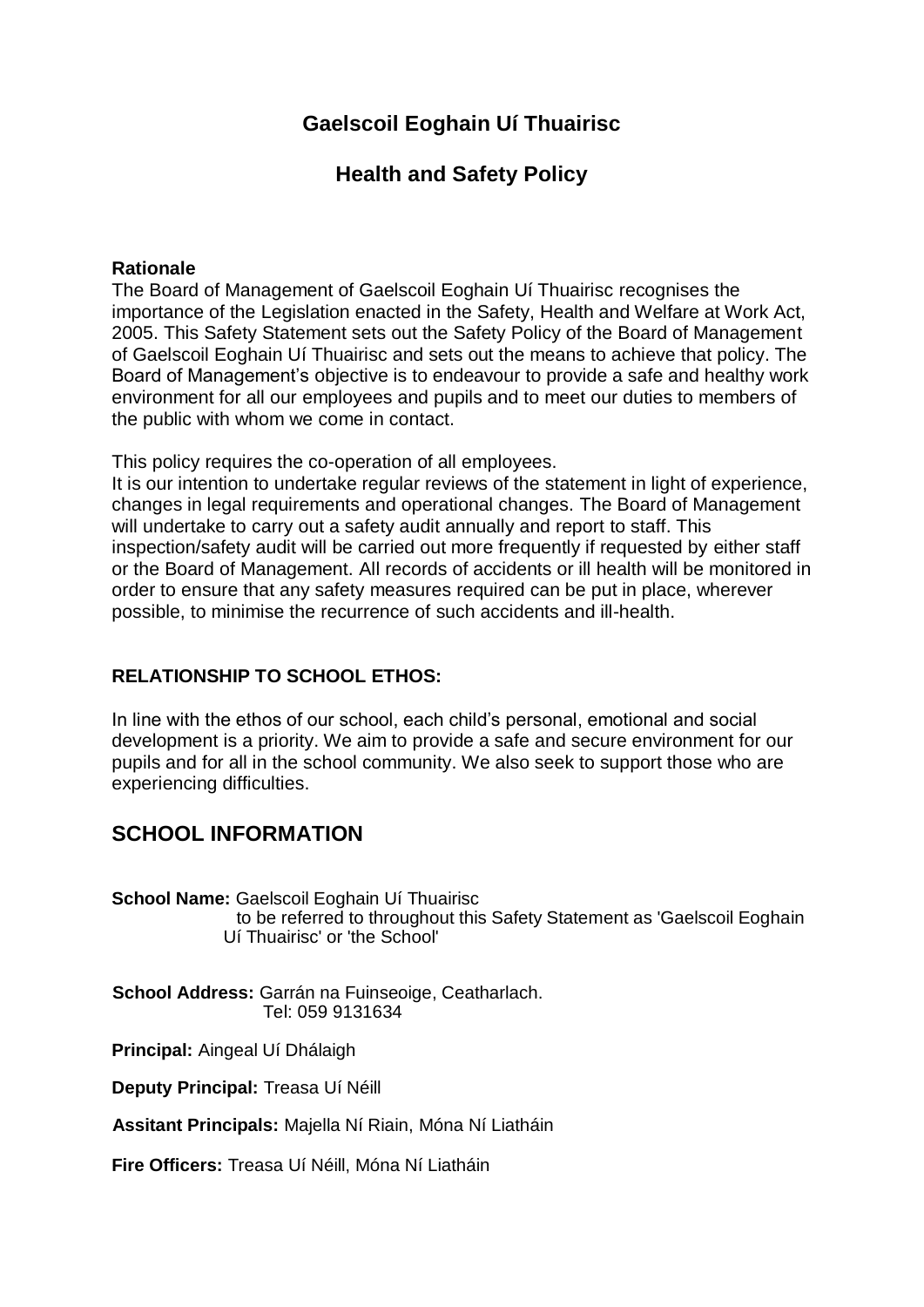## **Safety Rep (staff):** Art Ó Grifín

## **Safety Officer (BoM):** Bredeen Keane

## **First Aid Personnel:** All staff members

This Safety Statement is Gaelscoil Eoghain Ui Thuairisc's program in writing to manage the health, safety and welfare of our employees, pupils, contractors, visitors to our school and any other person that may be affected by the day to day work activities of our School. This Statement shall be made available to our employees, outside service providers and Inspectors of the Health and Safety Authority as required.

## **Policy Statement on Safety, Health and Welfare at Work of the Board of Management of Gaelscoil Eoghain Uí Thuairisc:**

1.1 The members of the Board of Management of Gaelscoil Eoghain Uí Thuairisc are:

**Chairperson:** Maria Mhic Dhiarmada

**Secretary:** Mícheál Ó Rinn

**Treasurer:** Clár Uí Cheallaigh

## **Other Board members:**

Aingeal Uí Dhálaigh (Principal)

An tAthair Conn Ó Maoldomhnaigh

Bredeen Keane

Sean Laffey

Micheál Abbey

1.2 The Board of Management will ensure that, in so far as is practicable, the highest standards of safety shall prevail and that, at a minimum, the provisions of the Safety, Health and Welfare at Work Act, 2005 are applied.

1.3 Specifically, the Board of Management wishes to ensure so far as is reasonably practicable: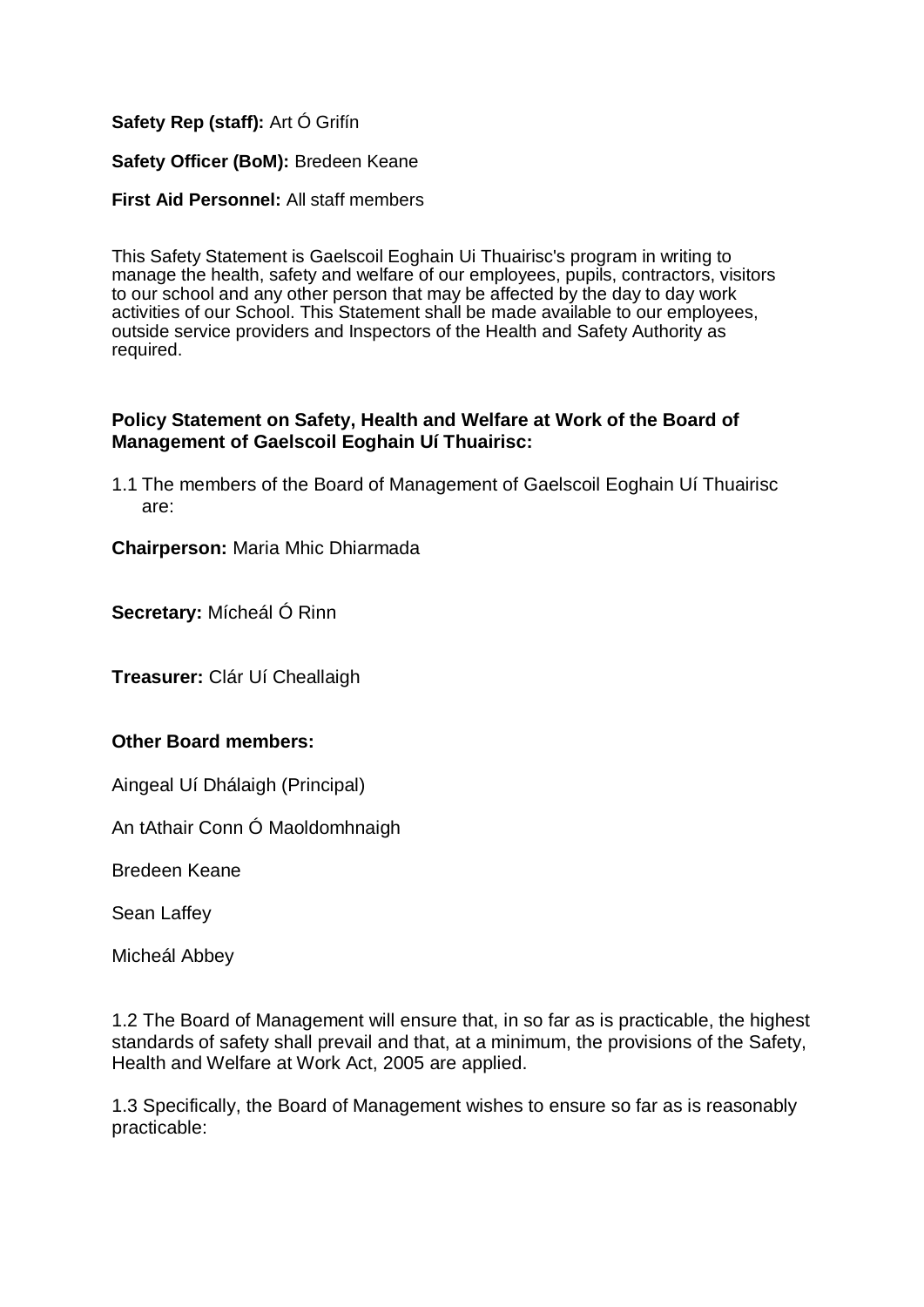(a) The design, provision and maintenance of all places in a condition that is safe and

without risk to health

(b) The design, provision and maintenance of safe means of access to and egress from

places of work

(c) The design, provision and maintenance of plant and machinery

(d) The provision of systems of work that are planned, organised, performed and maintained so as to be safe and without risk to health

(e) The provision of instruction to staff on proper lifting techniques of pupils and dealing with pupil challenging behaviour

(f) The provision of such information, instruction, training and supervision as is necessary to ensure the safety and health at work of its employees

(g) The provision and maintenance of suitable protective clothing or equivalent as necessary to ensure the safety and health at work of its employees

(h) The preparation and revision as necessary of adequate plans to be followed in emergencies e.g. fire drill, injuries etc.

(i) The safety and prevention of risk to health at work in connection with use of any article or substance

(j) The provision and maintenance of facilities and arrangements for the welfare of employees at work

(k) Obtaining where necessary, the services of a competent person for the purpose of ensuring the safety and health at work of its employees

(l) The continuing updating of the *Safety Statement*

(m) The provision of arrangements for consultation with employees on matters of Health and Safety

(n) The provision of arrangements for the selection from amongst its employees of a Representative

1.4 The Board of Management recognises that its statutory obligations under legislation extends to employees, students, any person legitimately conducting school business and to the public.

1.5 The Board of Management of Gaelscoil Eoghain Uí Thuairisc undertakes to ensure that the provisions of the Safety, Health and welfare at Work Act 2005 are adhered to.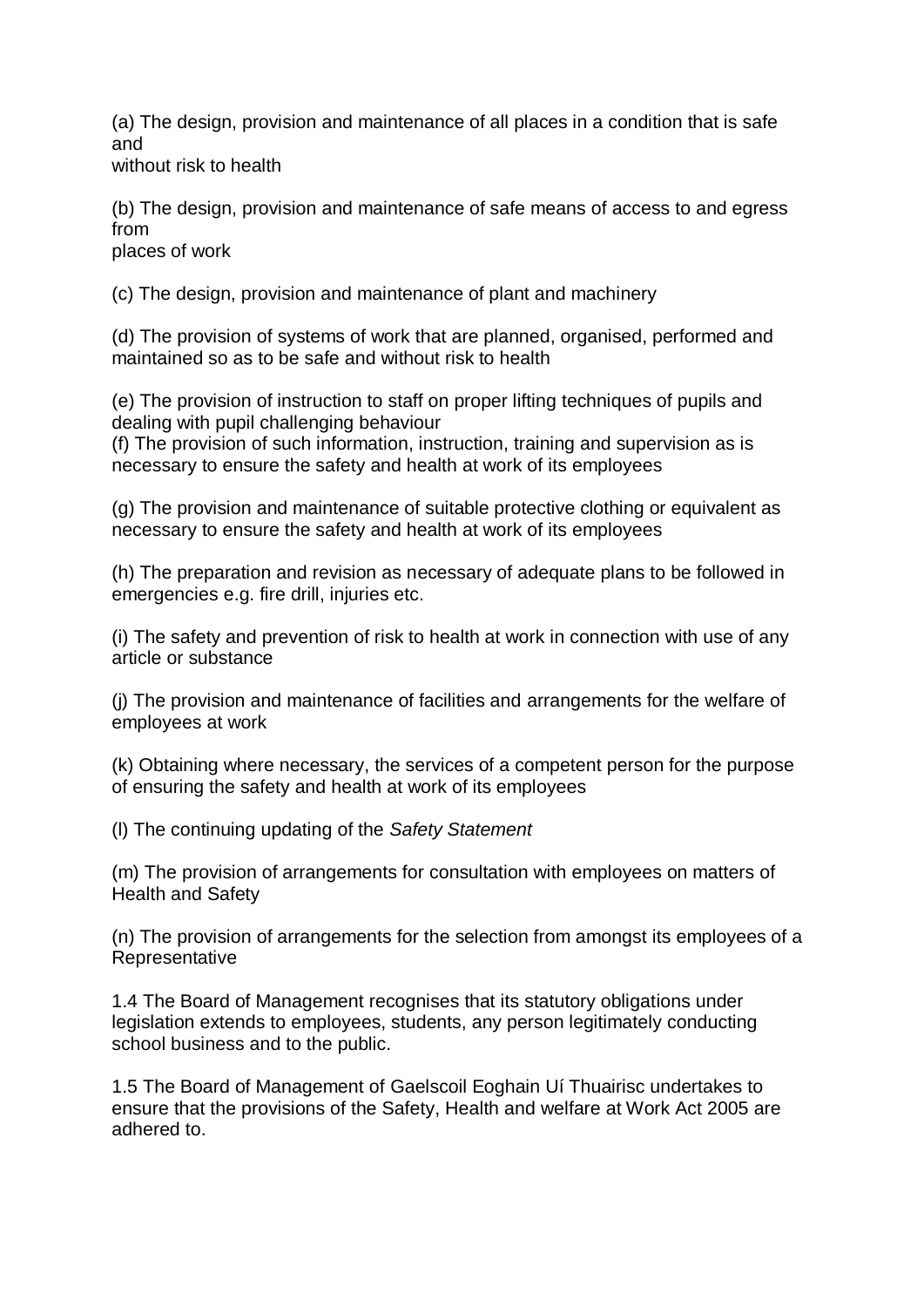1.6 A Safety Committee may be established to monitor the implementation of the Safety and Health Policies of Gaelscoil Eoghain Uí Thuairisc and the requirements under the Safety, Health and Welfare at Work Act, 2005.

# **Statement of Responsibilities**

## **School Principal**

The School Principal has the following safety responsibilities:

- allocate the necessary financial, time and human resources to ensure the effective implementation and administration of the School's Safety Statement.
- ensure that all School staff are briefed on their responsibilities as required by the Safety Statement and that they receive the necessary information, training and supervision so that they may conduct their work in a safe manner.
- ensure a safety induction is provided to all new employees on their commencement of work in the School.
- ensure that a risk management approach to all school activities is adopted and that safe systems of work are established and maintained for particular equipment and tasks.
- ensure regular health and safety inspections are carried out in the School and submit inspection reports to the School Board as appropriate.
- ensure that all School plant and equipment are maintained in safe working order, regularly inspected and tested and records of the same maintained.
- carry out an annual training needs assessment to identify staff health and safety training requirements, coordinate training programs and ensure training records are maintained.
- ensure the provision of appropriate toilet and canteen facilities for staff and pupils, ensure staff facilities are segregated from student facilities.
- coordinate the establishment and maintenance of fire prevention and emergency response systems for the School, ensure that staff are trained in fire prevention and emergency response measures.
- be informed of any health and safety issues, accidents or dangerous occurrences that may occur in the School, coordinate accident investigations in conjunction with the relevant teacher and implement corrective actions where required.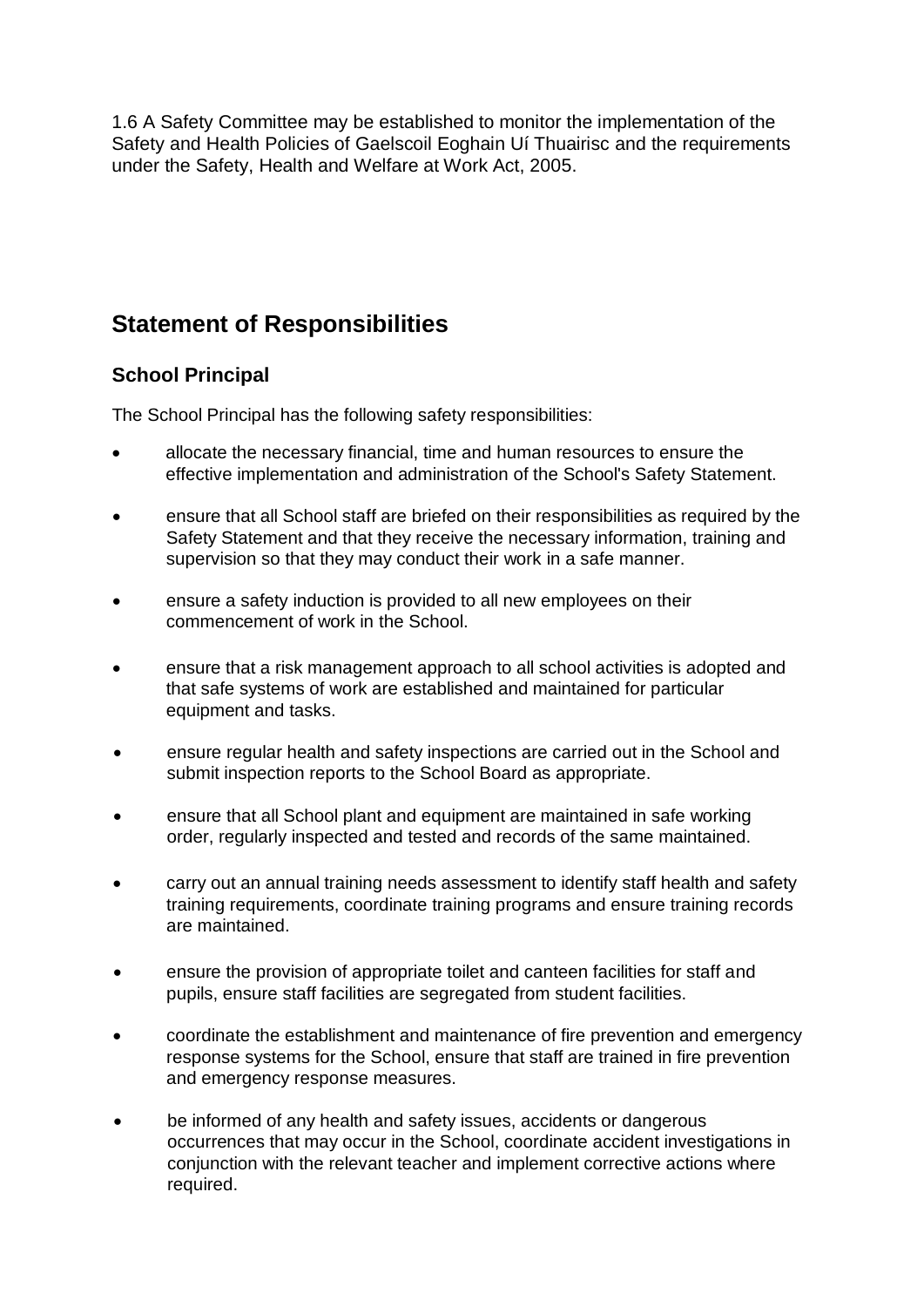maintain the accident report register for the School and report accidents and dangerous occurrences to the Health and Safety Authority (H.S.A.) and the Department of Education & Science as required.

## **Deputy Principal**

The Deputy Principal has the safety responsibilities as set out below. In addition, in the absence of the Principal at any time the deputy principal shall also assume the health and safety responsibilities of the Principal as listed previously on this safety statement.

The health and safety responsibilities of the Deputy Principal are:

- assist the Principal in the day to day implementation and administration of the School's Safety Statement.
- provide a safety induction to new teachers on their commencement of work in the School.
- •. assist the Principal in maintaining a risk management approach to all school activities, ensure that safe systems of work are maintained for particular equipment and tasks.
- maintain the fire register for the school, have the fire register up to date and available for inspection by the Fire Services, Health and Safety Authority, the Department of Education & Science or independent health and safety consultants at any time.
- provide support to any elected or selected safety representative in carrying out their duties.

## **Duties of Assistant Principals**

The responsibilities of the Assistant Principals are:

- day-to-day management of health and safety in accordance with the Schools health and safety policies, procedures and safety rules.
- demonstrate at all times an exemplary approach to safety and health in order to engender in their pupils a total commitment to safety and health.

## **Duties of Teachers**

Teachers will ensure that a reasonable account of health and safety is taken in all procedures and arrangements. In addition to their responsibilities as employees under the Safety, Health & Welfare at Work Act 2005, Teachers also have the following responsibilities:

 day-to-day management of health and safety in their classrooms and in School activities with their pupils in accordance with the Schools health and safety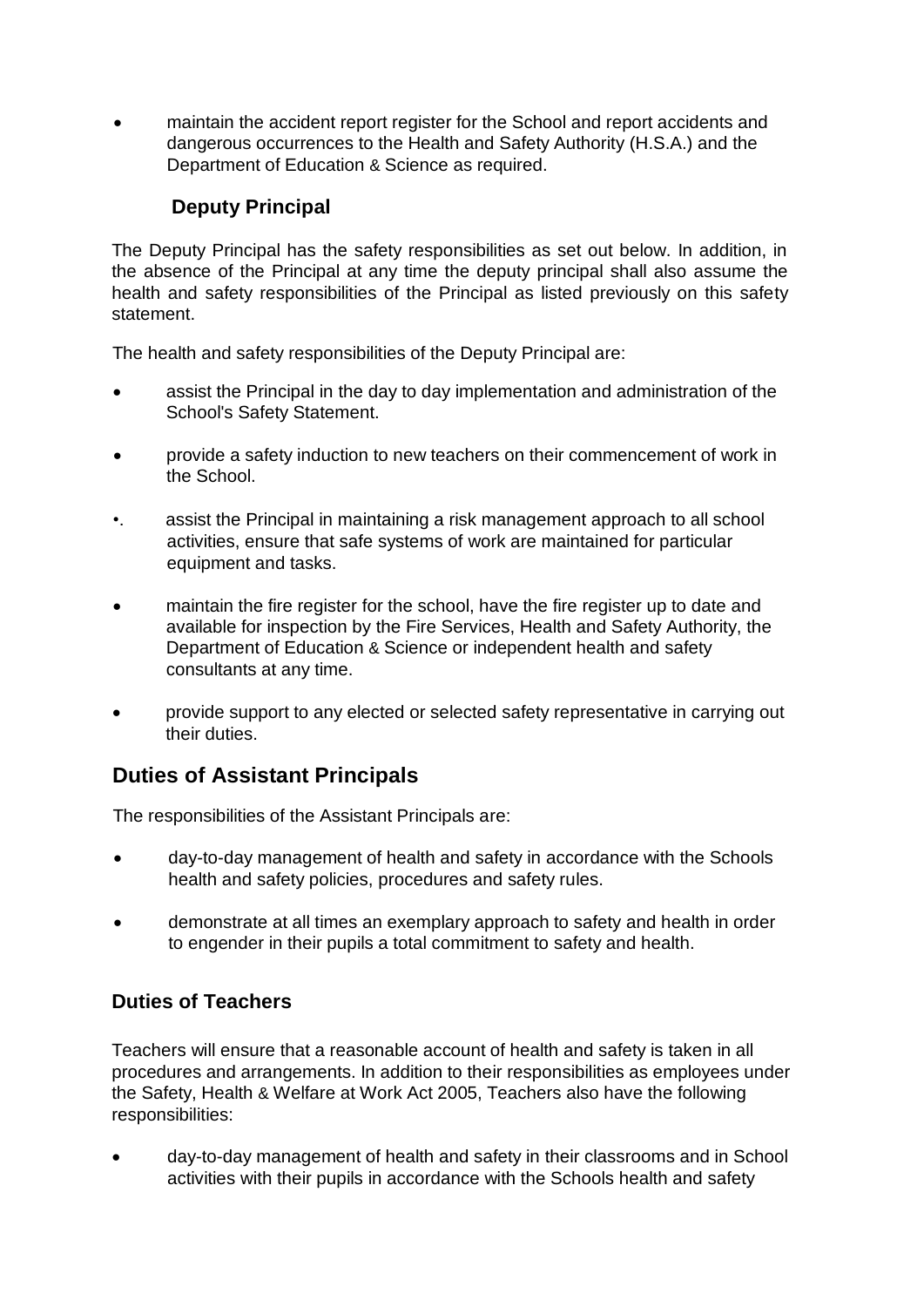policies, procedures and safety rules.

- relaying relevant health and safety information and safety rules to pupils particularly in relation to any medium or high risk class activities.
- providing adequate instruction and supervision to pupils in classroom activities.
- daily visual inspections of classrooms/work areas to ensure they are safe, take corrective action as required.
- visual inspections of equipment before use to ensure it is in safe operational order, take corrective action if required.
- ensuring protective equipment is used when needed and that where such protective equipment is required to be worn by pupils, that those pupils are trained in its safe and correct use.
- participating in inspections and the health and safety committee meetings, if appropriate.
- bringing health and safety matters that can not be resolved locally to the attention of the Principal.
- reporting accidents, incidents or dangerous occurrences that may occur in the classroom directly to the Principal.
- lead by example in relation to the adherence to safety rules in the classroom.

## **Contractors, Sub-contractors, Self-employed persons**

Contractors, Sub-contractors, Self-employed persons hired by the school to carry out maintenance, repair, renovation, upgrade or construction works have the following responsibilities while working for the school:

- provide evidence of their employer's responsibility and public liability insurances as well as their safety statement for viewing, when requested to do so by the school principal.
- Prior to their commencement of work with this school, provide the school principal with copies of relevant competency that may be required for the work they are about to carry out.
- Bring to the attention of the principal and anyone else that may be affected by any process or use of materials, which may endanger health and safety while working in the school.
- Comply with the requirements of the Safety, Health and Welfare at Work Act 2005 and the Safety, Health and Welfare at Work (Construction), Regulations 2006 as well as the requirements of this safety statement.
- Cooperate with the school in providing a safe work place for employees and safe school for pupils as well as a safe system of operation for staff and pupils during any repair, maintenance, upgrade or construction works carried out.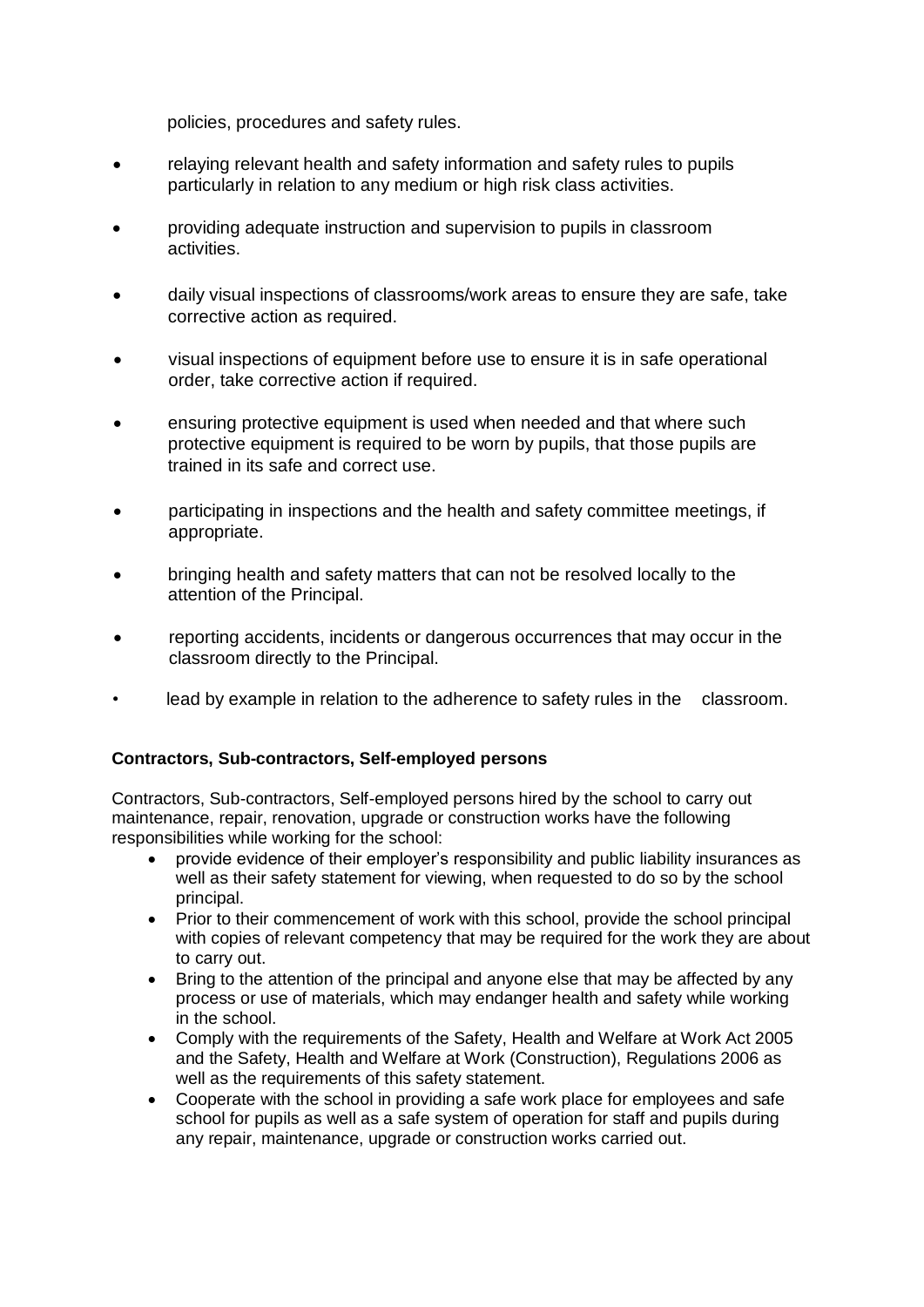- Supervise their own employees at all times while working in the school to ensure that all work is conducted in a safe manner and that appropriate behaviour and languages observed around staff and pupils of the school.
- Comply with the requirements of the Department Of Education and Skills and of "Schools' Safety Rules for Contractors".
- Report any accident, incident, defect in the plant and equipment, place of work, or system of work without unreasonably delay, or in the principals, tot the deputy principal.

## **Safety Representative**

Under the Safety, Health and Welfare at Work Act 2005, employees have the right to elect a safety representative at the workplace. The role of the employee safety representative is to represent employees at the place of work in consultation with their employer on matters related to safety, health and welfare at the place of work.

This person shall undertake the following:

- Receive the appropriate training in health and safety to enable them to carry out their role as safety representative at no personal cost.
- Make representations to BOM on behave of the staff on any aspects of workplace health and safety.
- By prior arrangement with the principal, conduct school safety inspections and review safety information.
- Inspect the whole or any part of the school in the event of an accident, dangerous occurrence or imminent danger or risk to the safety, health and welfare of any person, including pupils, as long as this does not interfere with or obstruct the performance of any statutory obligation required to be performed by any person under any of the relevant statutory provisions.
- Carry out duties in accordance with the Safety, Health and Welfare at Work Act 2005 without prejudice with school management.
- Promote safe work and practices in the school and lead by personal example in relation to the adherence to safety rules.
- After giving reasonable notice to the principal, investigate complaints relating to safety, health and welfare at work made by an employee whom they represent.
- Accompany a HSA inspector who is carrying out an inspection of the school, other than an inspection for the purpose of investigating an accident or dangerous occurrences.

## **Consultation and Information**

It is the policy of the Board of Management of Gaelscoil Eoghain Uí Thuairisc:

- to consult with staff in preparation and completion of the Health and Safety Statement and of Hazard control forms

- to give a copy of the *Safety Statement* to all present and future staff

- that any additional information or instructions regarding Health, Safety and Welfare at work not contained in the document will be conveyed to all staff as it becomes available

- that Health, Safety and Welfare will form an integral part of any future staff training and development plans.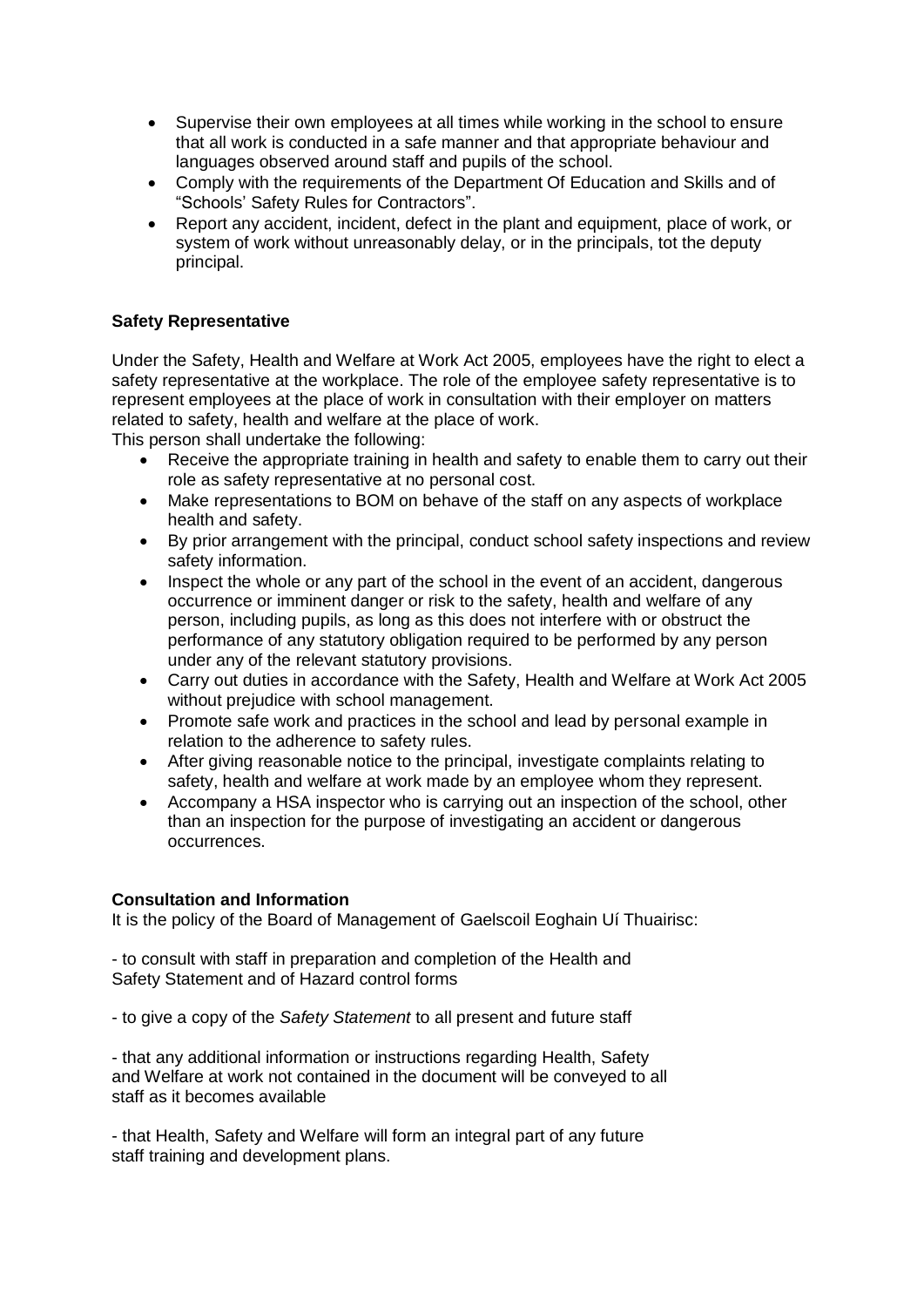## **General Safety, Health and Welfare Provisions**

**Safety Monitoring and Review:** School Management is committed to constantly reviewing the necessity for further safety measures in equipment and activities, safe work procedures for such equipment and safety instruction and training for all employees to enable them to conduct their work in a manner that is safe and without risk to themselves, pupils or any other personnel working or visiting our School.

Monitoring and review of our health and safety system will be carried out as follows:

The Principal will ensure that the Safety Statement and associated risk assessments are reviewed annually, as required by changes in legislation, work processes or the introduction of new equipment, or in the event of an accident or dangerous occurrence in the School. The review shall assess the level of implementation of the Statement and work towards continuous improvement of safety in all aspects of the school's activities.

## **Cooperation, Consultation and Communication in the School**

School Management will endeavour at all times to promote cooperation, communication and consultation on health and safety matters with all school staff.

Consultation and communication with staff shall take place through:

- Management and staff consultation with the elected Safety Representative
- Day to day discussions between the Principal, Deputy Principal, Assistant Principals and staff and
- Formal staff meetings at which safety is an agenda item.

## **Cooperation**

School Management at all times wish to encourage co-operation in Safety, Health and Welfare matters with all personnel.

The law requires that staff must report defects of which they become aware without delay so that remedial action can be taken. Teachers should report defects to caretaker/principal/safety Rep/safety officer.

Suggestions for improvements in Safety and Health matters should be conveyed to caretaker/principal/safety Rep/safety officer where applicable.

## **Consultation**

Bredeen Keane is the Safety Officer, and also has the responsibility as a Parent Representative on the Board of Management.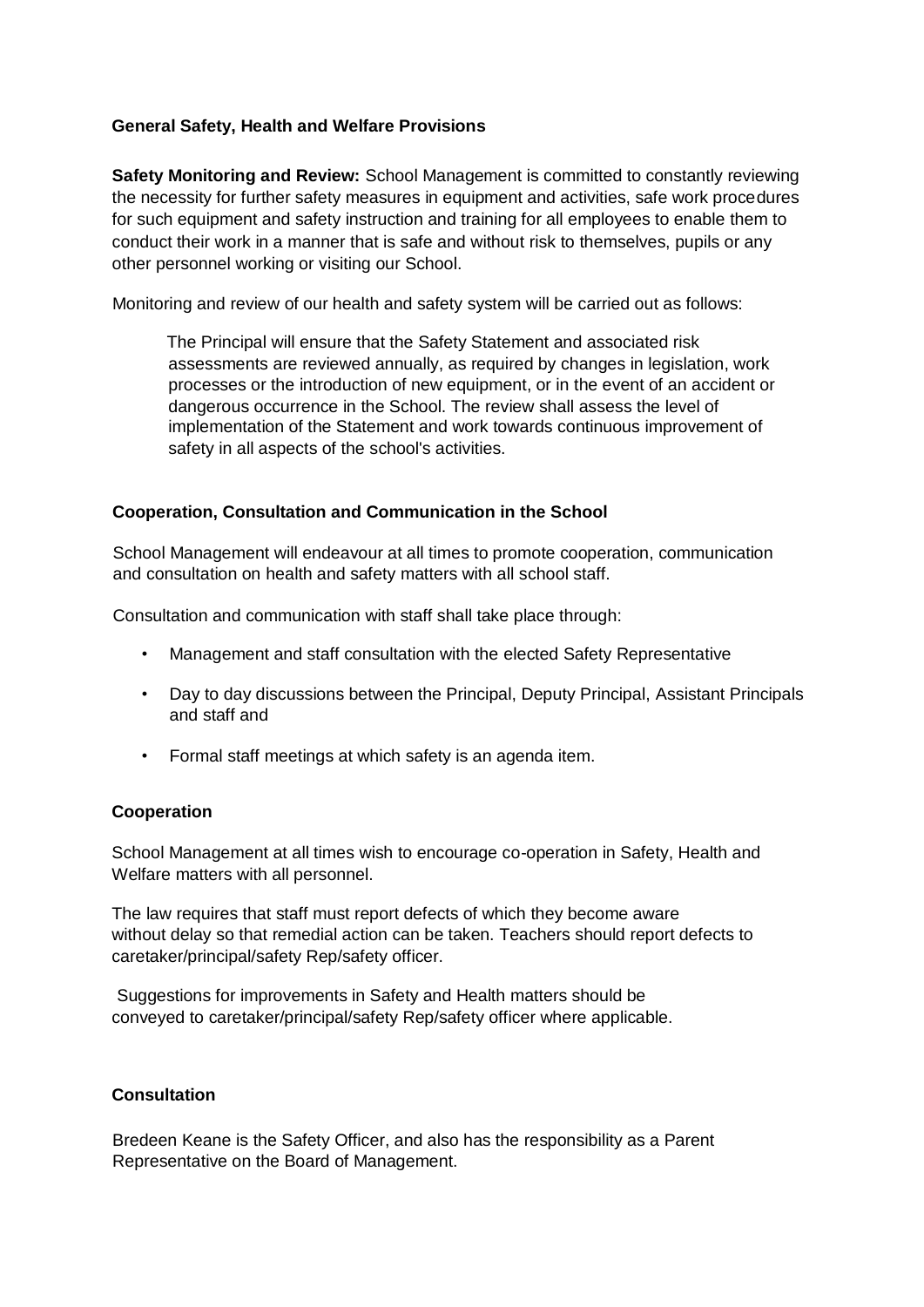Bredeen has the full support of School Management & Board of Management in her role.

Members of staff have the right to approach Bredeen at any time with any workplace health and safety concerns that they may have. Bredeen in turn will document all health and safety concerns raised and liaise with the Principal to resolve such matters.

The Principal shall consult with all staff in any matter that may have the potential to affect their health and safety or that of pupils. Consultation shall be through informal day to day discussions with staff and also formal staff meetings at which safety will be an agenda item.

## **Communication**

All staff are encouraged to communicate their views, health and safety complaints or recommendations for improvement to an elected safety representative and/or alternatively, time will be allotted at the staff meetings for such matters to be raised and discussed openly.

At the first staff meeting of the year safety will be an agenda item. The Principal will take the opportunity at the meeting to review safe operating procedures and risk assessments and disseminate School health and safety information.

## **Hazards**

The safety officer of the Board of Management in conjunction with the staff safety representative will complete Hazard Control Forms. Some hazards can be rectified but others remain constant. Hazards that can be rectified or minimised will be dealt with as a matter of urgency. Those that cannot will be clearly indicated and appropriate procedures listed beside them. The Board of Management in consultation with the employees will review and make recommendations on the elimination of Hazards.

## **Specific Hazards**

**Fire**

It is the policy of the Board of Management of Gaelscoil Eoghain Uí Thuairisc that:

- There is an adequate supply of fire extinguishers which will deal with any type of Fire
- All fire equipment is identified and regularly serviced
- Regular Fire drills take place at least once a term
- Instruction is given in the use of Fire Extinguishers for specific materials/equipment
- Fire alarms are clearly marked
- Signs will be clearly visible to ensure visitors are aware of exit doors
- All electrical equipment will be turned off outside office hours and when offices are vacated for lengthy periods (as appropriate)
- Assembly areas are designated outside the building
- Pupils/caretaker/ cleaners leaving/returning to the school should fill in the 'in-out book' at the office
- Exit signs are clearly marked
- There will be named persons responsible for fire drills and evacuation procedures
- The school and equipment have been checked by a Fire Officer and all recommendations made by him/her have been implemented where possible and/or practicable.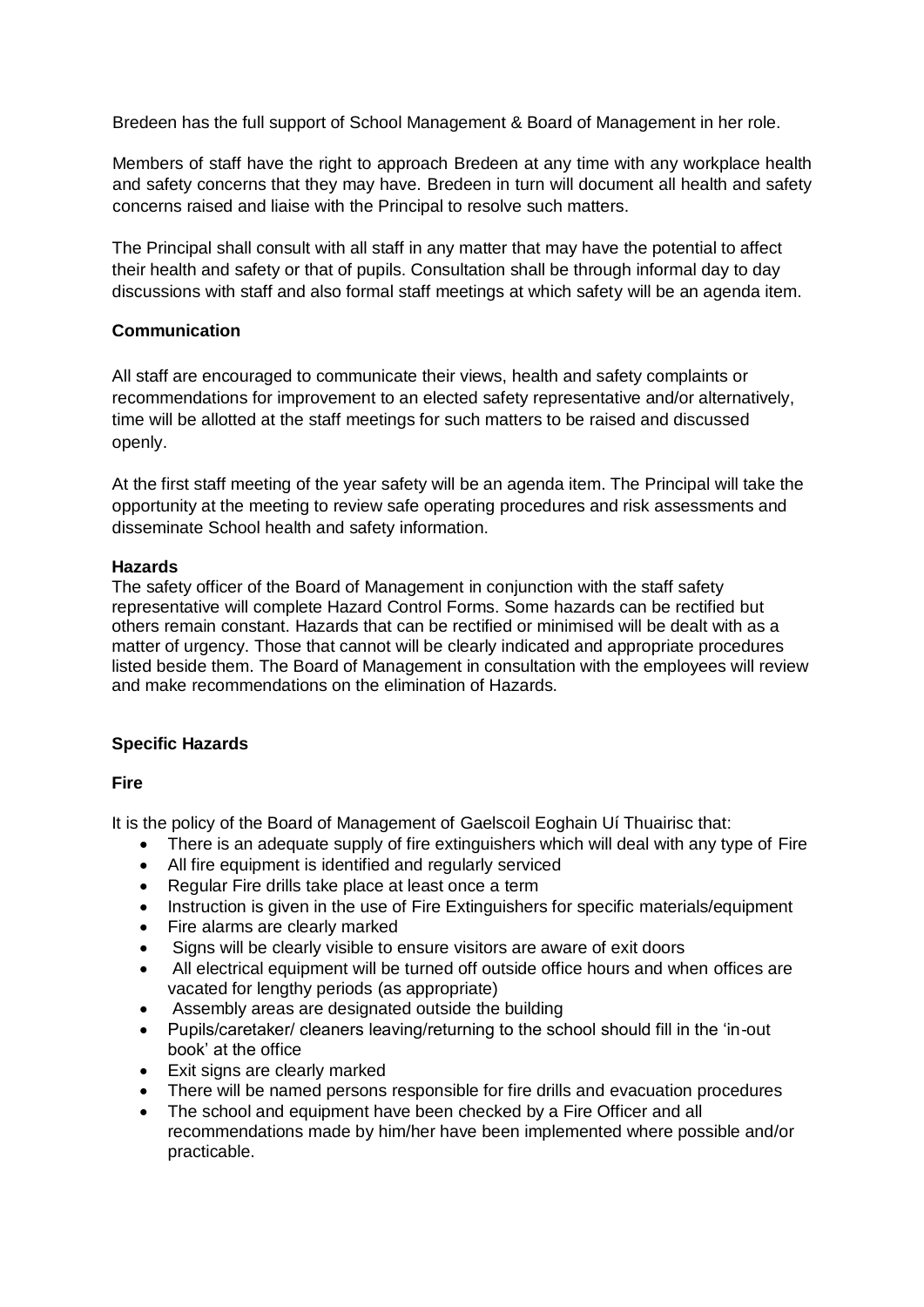## **Constant Hazards**

#### **Machinery, Kitchen Equipment and Electrical Appliances**

It is the policy of the Board of Management of Gaelscoil Eoghain Uí Thuairisc that: Machinery, Kitchen Equipment and Electrical Appliances are to be used only by competent and authorised persons. Such appliances and equipment will be subject to regular maintenance checks.

#### **Chemicals**

It is the policy of the Board of Management of Gaelscoil Eoghain Uí Thuairisc that all chemicals, detergents etc., be stored in clearly identifiable containers bearing instructions and precautions for their use and shall be kept in a locked area, and protection provided to be used when handling them.

## **Drugs Medications**

It is the policy of the Board of Management of Gaelscoil Eoghain Uí Thuairisc that all medications, drugs, etc be kept in a cabinet in the office, access to the cabinet is limited to staff only.

C/f the school's policy regarding Administration of Medicine.

## **Highly Polished Floors**

It is the policy of the Board of Management of Gaelscoil Eoghain Uí Thuairisc that:- Floors will not be polished or made slippery (or specify a non slip polish). That washing of floors is conducted after school hours to ensure, as far as is reasonably practicable, elimination of the danger of slipping. To this end warning signs regarding wet floors will be used.

#### **Code of Discipline**

The Code of Behaviour in the school provides for a level of behaviour to minimise personal risk or stress to any employee.

#### **Access to employees is by consent**

When the employee feels at risk from or threatened by a particular person on school property, this must be drawn to the Board of Management's attention. The Board of Management will undertake to ensure that in such circumstances all appropriate measures will be taken to protect employees.

#### **Trained First Aid Personnel**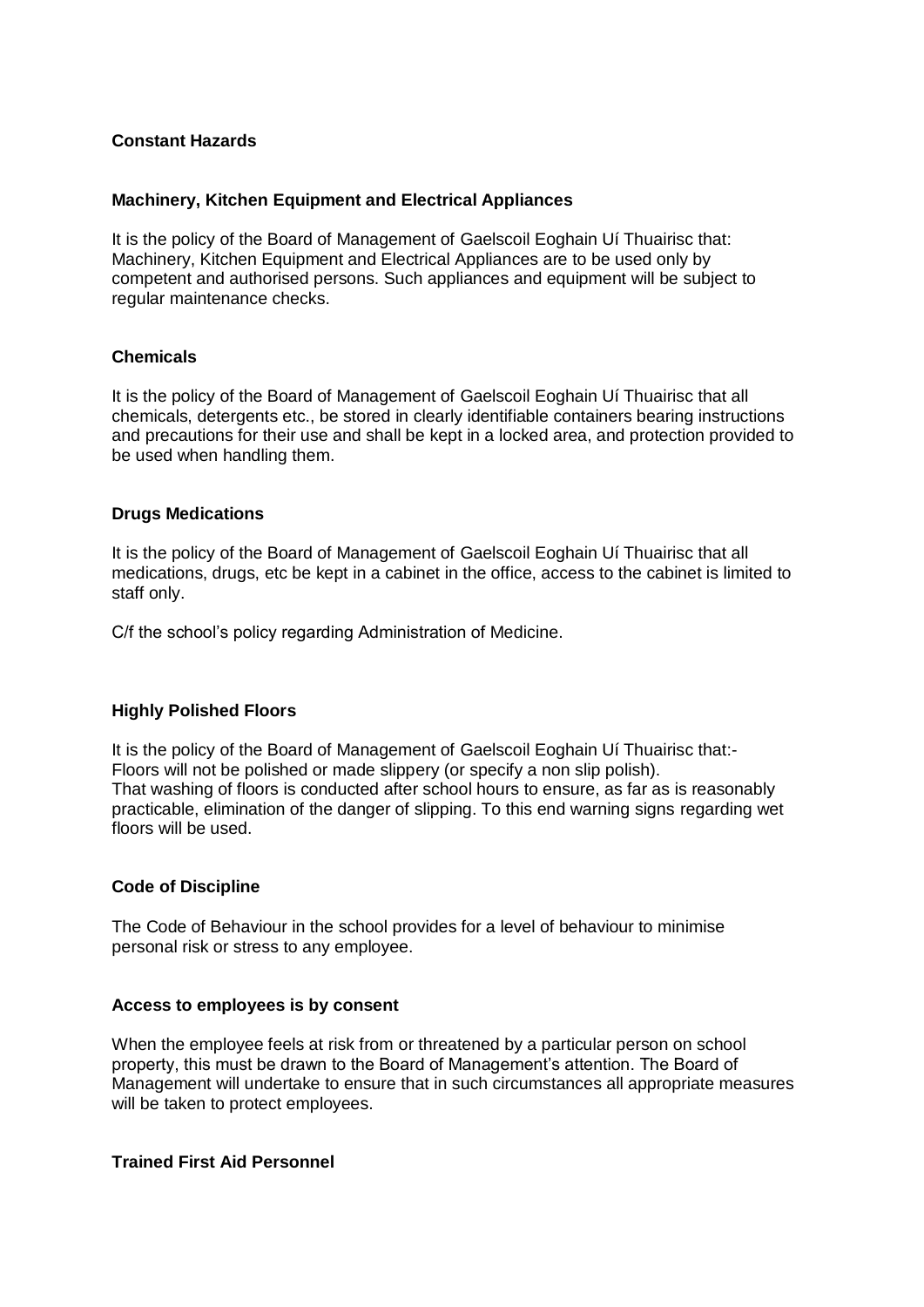It is the policy of the Board of Management of Gaelscoil Eoghain Uí Thuairisc that: -

An employee will be trained to apply First Aid to other employees.

All required remedies and equipment are made available for first aid function.

There will be an adequate supply of properly equipped First Aid Boxes available at all times to staff which will contain:

□□Elastoplast plasters

□□Wasp Eze

 $\square$  Tape

□□Cotton Bandage

□□Antiseptic Wipes

 $\Box$  Scissors

Disposable gloves must be used at all times when administering First Aid.

Hot water and soap will be available and should be used before and after administering First Aid.

#### **Other**

When the Patron is making nominations to the Board of Management and when parents are electing parents' representatives to the Board of Management they are requested to bear the Health and Safety Act in mind and, where possible, to ensure that the Board of Management should contain at least one member with skills in this area.

Persons coming onto the school premises must identify themselves clearly to whoever answers the door before gaining admittance to the school premises. Any contractor should make direct contact with the Principal, or Vice Principal before initiating any work on the school premises. Visitor ID badges are available from the office if necessary.

It is the policy of the Board of Management Gaelscoil Eoghain Uí Thuairisc to minimise sound pollution – room to room, yard to room etc. When people are working on the premises with drills or other loud implements they must wear protective earmuffs. Where such work is taking place which constitutes any threat to Health and Safety the school will be closed or the work will not take place during school hours.

All flammable, toxic and corrosive substances must be kept in the locked press/room provided. All the above substances must be clearly and accurately labelled at all times.

When a child who needs to be lifted is enrolled in the school, suitable support services must be provided, arrangements made and training provided for the lifting of the child in order to minimise strain on staff.